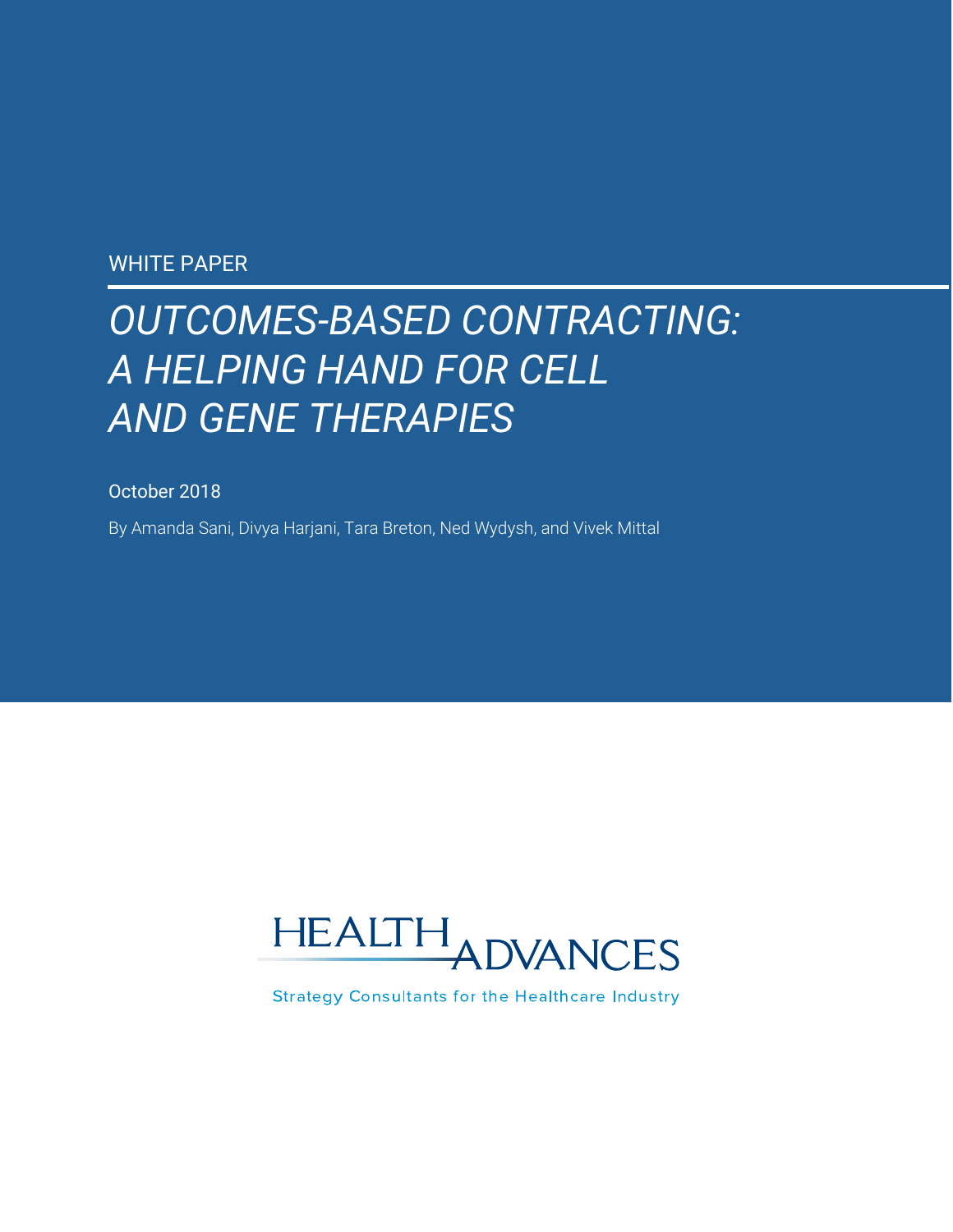# **EXECUTIVE SUMMARY**

- Outcomes-based contracts (OBCs) are arrangements where payment for a drug is tied to the achievement of one or more predetermined outcome
- Manufacturers and payers are implementing OBCs for cell and gene therapies to address the risk from high upfront costs and to distribute risk more evenly across stakeholders

In this whitepaper, Health Advances proposes a framework for understanding what situations provide the greatest incentives and opportunities for OBC implementation

- An ideal opportunity for an OBC is characterized by:
	- High upfront financial risk
	- Absence of long-term outcomes data
	- A competitive market

Measurable clinical value

• The drivers for implementation of OBCs will shift in importance as the cell and gene therapy landscape continues to evolve

Stakeholders today are highly motivated by the lack of long-term outcomes data As data matures, competition will become a larger driving force in adoption of OBCs

• Long-term outcomes data will help shape future OBCs as pharma has the opportunity to use real-world data to influence the terms and introduce additional novel payment models further reducing risk and ensuring broader adoption of cell and gene therapies.

# **INTRODUCTION**

To anyone watching, the story of rising healthcare costs in the US is not a new one. Prescription drug prices in particular have made headlines in recent years, from outrage over the 56-fold increase of anti-malarial drug daraprim, to controversy over the steady rise in price of EpiPen packs used to quell life-threatening allergic reactions. As Figure 1 illustrates, these examples are not isolated. In fact, a congressional report released by Senator Claire McCaskill found that the price of the 20 most frequently prescribed branded drugs covered under Medicare Part D rose by more than ten times the rate of inflation from 2012 to 2017[1](#page-13-0). The financial impact of branded drugs is considerable — *although branded non-generics account for just 11% of drugs dispensed, they comprise 74% of overall drug* 

*spending*[2.](#page-13-1)

Stakeholders at every level are pushing back against these rising costs with a variety of methods. Payers continually look for ways to regulate drug access with step-edits and preferential tiers for more affordable drugs. Patient groups like *[Patients for Affordable Drugs Now](https://www.patientsforaffordabledrugsnow.org/)* work to



*The Increase in Price of Chest Pain Drug Nitrostat from 2012 to 20171.*

educate the public and advocate for policy change. Top ranking Democrats, including Senator Bernie Sanders, introduced the *Medicare Drug Price Negotiation Act* a bill that would allow the Department of Health and Human Services (HSS) to negotiate better deals with drug makers for patients covered by Medicare. While that particular bill stalled in committee, these efforts are indicative of a shrinking tolerance of rising healthcare costs. Adding insult to injury, this rise in costs has not appeared to significantly improve the quality of care Americans are receiving. To address the issues of cost and quality, payers and providers are moving towards models of valuebased care (VBC). These models create financial incentives for providers to improve patient outcomes and reduce expensive re-hospitalizations or unnecessary procedures. To date, most VBC efforts have focused on providers and have not translated to impact on drug prices — but that is starting to change.

*Outcomes based contracts (OBCs),* sometimes referred to as outcomes-based agreements or risk-sharing agreements, are arrangements where drug payments are tied to achievement of predetermined clinical outcomes

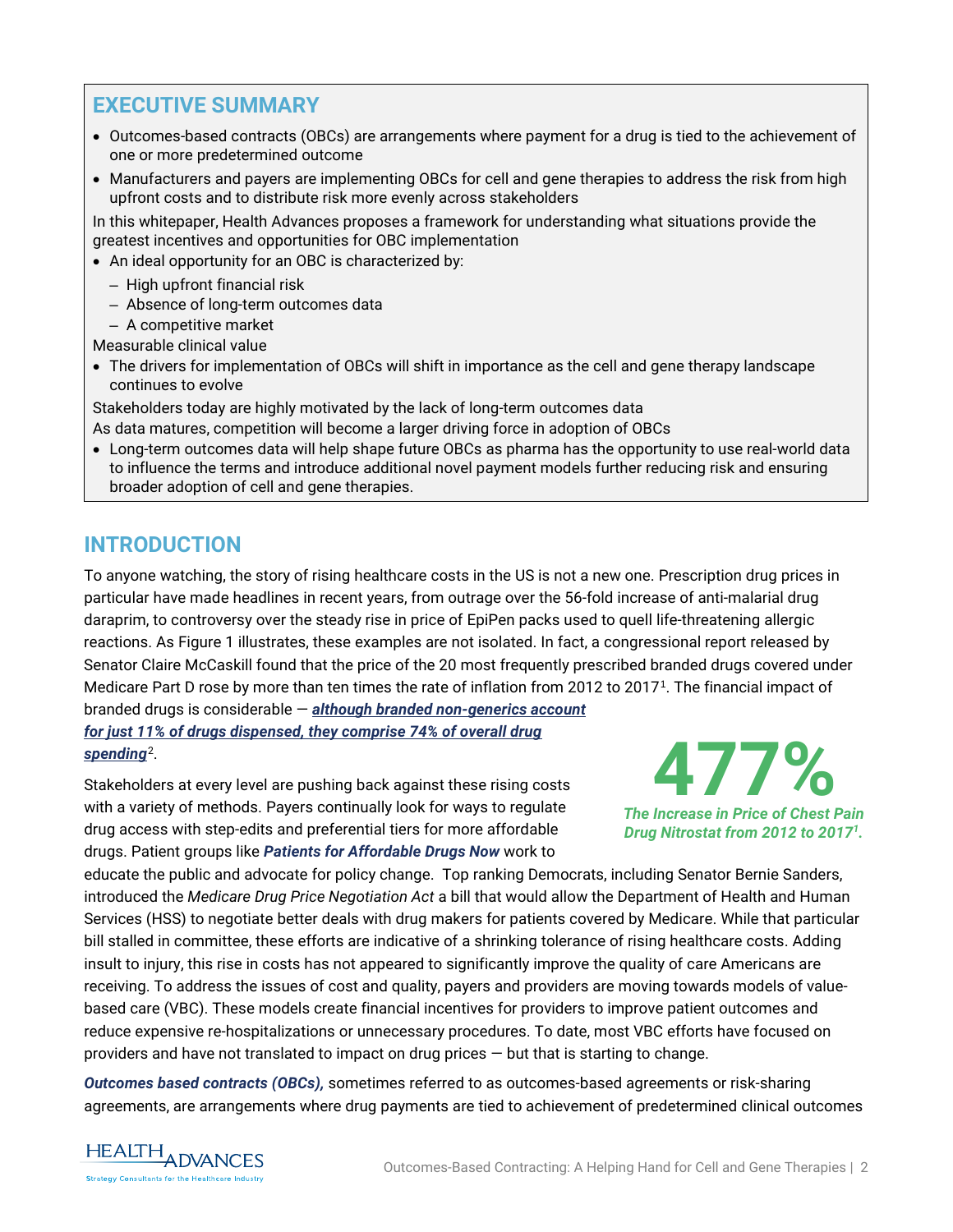within a specific period of time post-treatment. Typically, if a drug fails to meet the predetermined outcome target, the manufacturer provides a rebate, or in some cases, a full refund. Examples of OBCs already exist in the market across various therapeutic areas and in many countries. This includes heart failure drug Entresto, for which Novartis will provide a rebate if it fails to reduce the number of patient hospitalizations<sup>[3](#page-13-2)</sup> and Takeda's Velcade, which is only reimbursed by NHS if treatment of a patient is measured to be effective[4](#page-13-3). While these OBCs are not new, they are rising in popularity. According to the University of Washington's Performance-Based Risk Sharing Agreement database, the cumulative number of drugs with an OBC has risen from 61 in 2006 to 492 worldwide in 2018<sup>[5](#page-13-4)</sup>. In the US, OBC uptake has been more limited to date, accounting for just 45<sup>[6](#page-13-5)</sup> of the existing agreements, but is similarly on the rise.



The rise of OBCs and other novel contracting models coincides, and is likely driven in part by the major advancement of single-administration cell and gene therapies, often referred to as regenerative medicines. These therapies, such as *Novartis's Kymriah, Kite's Yescarta, and Spark's Luxturna* are genetically modified and designed to restore cell or gene function for durations much longer than traditional medicines. While the added convenience and clinical benefit these therapies offer is a huge win for patients, the high price point associated with single administration therapies poses a conundrum for manufacturers and payers. As a manufacturer, how do you price a single-administration cell or gene therapy to ensure commercial viability without causing payers to restrict access? As a payer, how do you manage financial and clinical risk when these drugs cost hundreds of thousands of dollars and lack long-term data on outcomes and durability? OBCs are one tactic manufacturers and payers are employing to relieve concerns on both sides. But is this a prudent approach? This paper will propose a framework for what constitutes a prime opportunity for OBC implementation and explore how regenerative medicine currently stack up within said framework. Moreover, this paper will strive to assess how this framework will evolve as these medicines increasingly become a part of standard care.

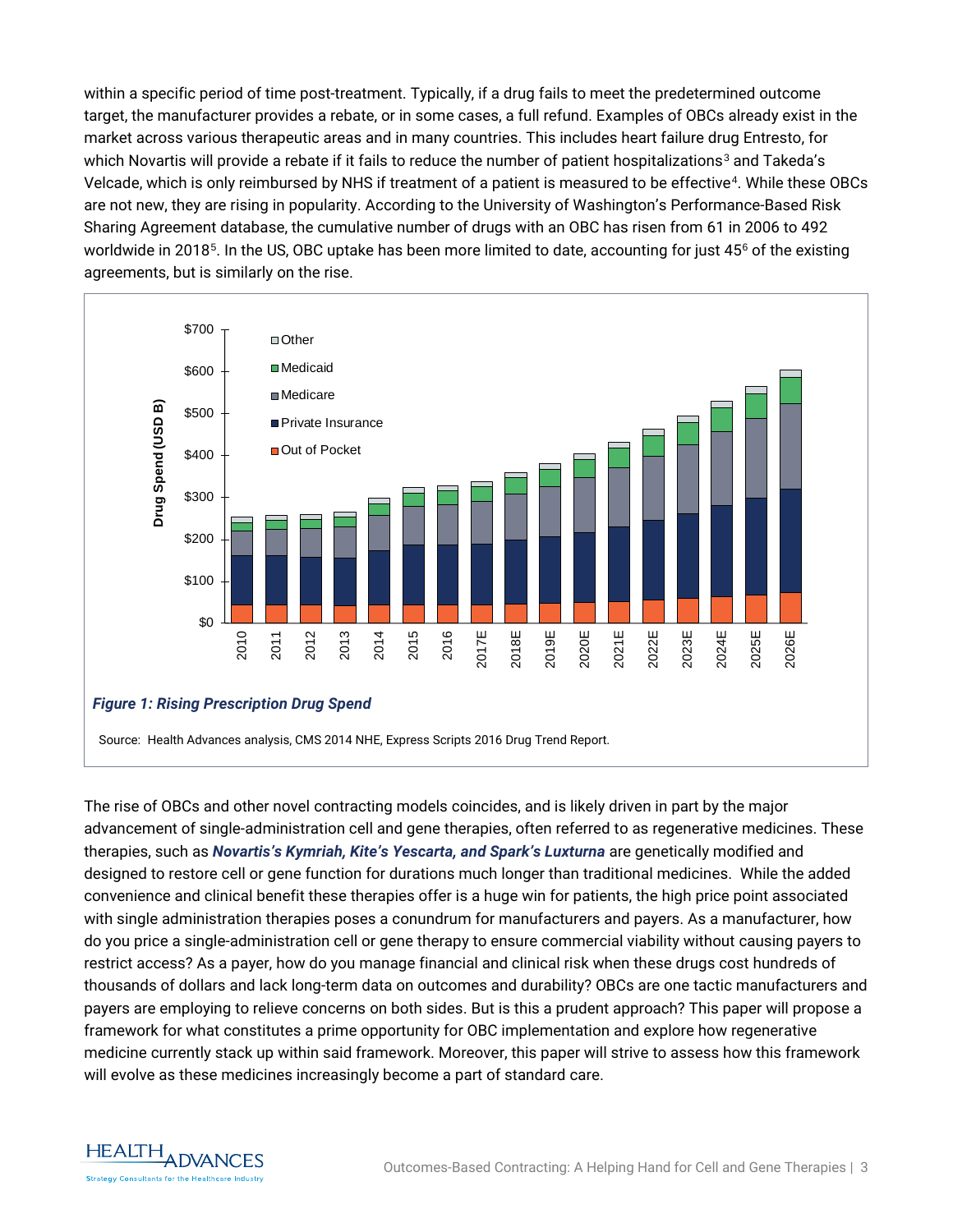# **FRAMEWORK FOR OUTCOMES-BASED CONTRACTING IN CELL AND GENE THERAPY**

The following section will define key criteria driving the shift towards outcomes based contracts for therapeutics, with an eye towards cell and gene therapies in particular.

### **1. Upfront Financial Risk — Will a Particular Patient Respond at All?**

### *Key Takeaway: The massive upfront costs associated with single-administration therapies place payers at much higher risk relative to traditional therapies. OBCs can mitigate said risk.*

Single administration cell and gene therapies represent a radical departure from traditional models of drug administration and payment. With that departure comes disruption of how payers typically budget for the patients they cover. Let's take a relapsed diffuse large B-cell lymphoma (DLBCL) patient as an example: traditionally payers would expect to pay for treatment with some combination of systemic chemotherapy and rituximab for some number of months until the patient stops responding. If the patient fails to respond to the initial dosing cycle, the payer is only out the cost of that very first cycle. With a single administration therapy like Yescarta (and in the absence of an OBC), a payer could end up on the hook for the full cost of therapy, a whopping \$373K, even if that patient shows no response to Yescarta whatsoever.

OBCs address this upfront financial risk by providing large rebates for patients that fail to respond to a therapy in a predetermined way. It is worth noting that the overall budget impact of currently approved cell and gene therapies is miniscule compared to annual expenditure on large chronic conditions like diabetes or heart failure. Nonetheless, the immense per-patient cost posed by cell and gene therapies is enough to give payers pause; OBCs, are one way to soften the blow to payers and demonstrate faith in the product.

### **2. Absence of Long-Term Outcomes Data — Will the Value Endure?**

### *Key Takeaway: The lack of long-term patient outcomes data for cell and gene therapies makes investment in these high-priced drugs risky. Will short-term clinical benefits translate to long-term value? Only time will tell.*

One of the biggest challenges payers face in determining coverage is the daunting possibility that these therapies will not have durable benefits. While trials can demonstrate the near-term clinical value of these therapies, none of the pivotal trials in cell and gene therapy to date have matured enough to provide data beyond three years of follow up. The FDA has generously granted fast-track designation and expedited reviews of CAR-T products; a byproduct of this is limited longitudinal patient outcomes data at the time of launch.

Furthermore, the benefits of therapy in the long-term are not the only unknown. There are theoretical concerns about complications from viral vectors, secondary malignancies related to mutation of T-cells, and unanticipated harms that may be found as a larger number of patients receive treatment. The single-arm studies typically used in cell and gene therapy trials introduce the possibility of selection bias, further confounding payer estimates of ultimate risk. In its recent review, ICER concluded that CAR-T therapies Kymriah and Yescarta are cost-effective given the survival benefit these therapies imbue. However, the lack of long-term data forced ICER to extrapolate from 6 month data instead of the typical 4 year event-free survival. ICER was forced to cushion its conclusion stating that, "All of the uncertainties highlighted above make our comparative efficacy analyses versus standard therapy controversial."[vii](#page-13-6)

<span id="page-3-0"></span>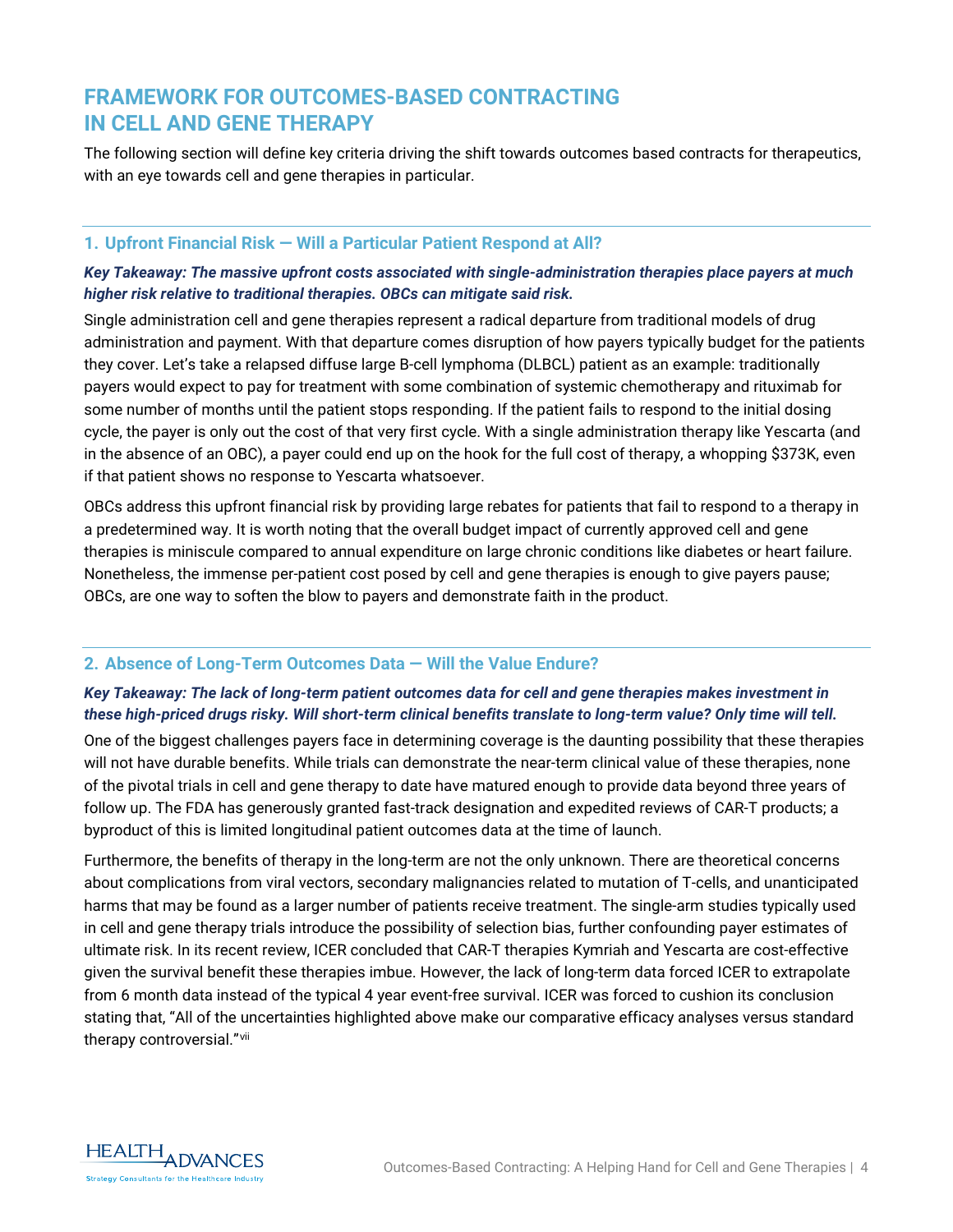The question of long-term clinical benefits and risks is unavoidable for truly innovative drugs like cell and gene therapies. As time goes on and the trial data for regenerative medicine matures, we expect this driver to shrink in significance. But for now, it plays a key role in the decision of manufacturers to engage in OBCs.

### **3. Competitive Market**

### *Key Takeaway: OBCs have historically been used by manufactures to stand out in crowded, competitive markets. Competitive pressure exists in the cell and gene therapies space, but are driven by limited patient numbers rather than number of manufactures (for now).*

Traditionally, manufacturers using outcomes-based contracts have played in a saturated or genericized market. A prime example of this is the overcrowded diabetes market. Providers and payers have come to believe that all DPP-IV inhibitors are the same and differentiation is insignificant. As such, major players such as Boehringer Ingelheim (BI), Novo Nordisk, Merck, and Lilly are engaging with payers and PBMs to establish favorable access in exchange for shared risk<sup>[viii](#page-13-7) [ix](#page-13-8) [x](#page-13-9) [xi](#page-13-10)</sup>. These manufacturers use OBCs to gain a competitive advantage and access to patients that would not have otherwise been possible.

<span id="page-4-0"></span>While competition is not yet nearly as significant for cell and gene therapies in the current market, we expect this driver to grow in importance as more and more therapies move from clinical trials to the marketplace. Already Yescarta and Kymriah (both of which target CD-19) have overlapping indications and are competing for a very limited number of patients. With more than 100 CAR-T trials initiated in 2017 alone[xii](#page-13-11), it is safe to say that competitive pressures will play a role in manufactures' decisions use OBCs.

### **4. Measurable Clinical Value**

### *Key Takeaway: For OBCs to function properly, outcomes need to be measurable and clinically relevant. This may require additional endpoint development for some manufacturers.*

The success of an OBC hinges on clear, well-defined outcomes. Without these, measuring success and determining payment can be challenging. To date, OBCs have been used in diseases with clear outcomes that can be measured in a short time-frame. For example, Lilly's OBC with Harvard Pilgrim for GLP-1 drug Trulicity hinges on the percentage of patients meeting their HbA1c target compared to patients on other drugs<sup>xi</sup>. Takeda's OBC with NHS for Velcade defined response by measuring patients' serum M protein after four cycles — rebates were issued for patients seeing less than a 50% reduction<sup>[xiii](#page-13-12)</sup>.

As obvious as this criteria sounds, fulfilling it may prove tricky for cell and gene therapies addressing conditions without any other disease-modifying therapies to date. For these opportunities, the more traditional and straightforward OBC model of comparing outcomes against patients on other drugs is not an option. Instead, manufacturers will need to develop and validate new measures and endpoints during clinical trials that can translate to OBCs post-FDA approval.

Furthermore, the best candidates for OBCs will offer high clinical value relative to standard of care therapies. Manufacturers need a high degree of assurance that their drug can reliably meet the agreed upon outcomes to enter an OBC confidentially. Similarly, payers need a high degree of confidence that the outcome measures chosen are clinically significant and worth the effort required to implement an OBC.

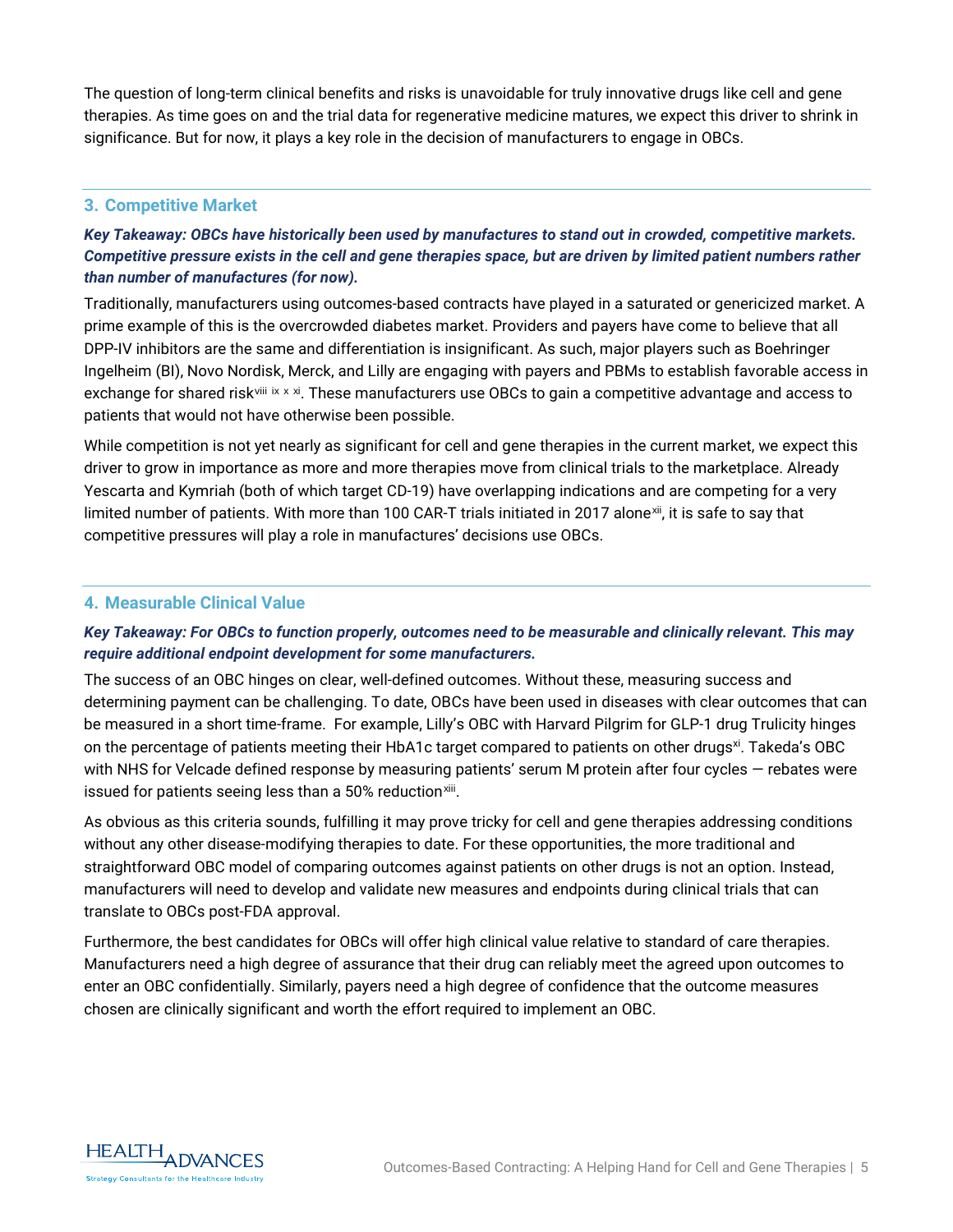# **LUXTURNA, KYMRIAH, AND YESCARTA: HOW DO THEY FIT OUR FRAMEWORK**

This section will explore how Luxturna, Kymriah, and Yescarta, profiled in Figure 2, check the boxes within our framework for OBC opportunity. These three therapies each represent a major milestone in the advancement of regenerative medicine. Spark's Luxturna, recently approved for a rare inherited form of retinal dystrophy, is the first gene therapy to be approved by the FDA and marketed in the US. Novartis's Kymriah's, initially approved for pediatric relapsed or refractory B-cell acute lymphoblastic leukemia (r/r B-ALL), is the first approved chimeric antigen receptor T-cell (CAR-T) therapy. Kite's Yescarta, approved for second line or later DLCBL is the first CAR-T therapy approved for adult patients.

| <b>Product</b><br><b>Company</b><br><b>Initial Indication</b> |                               | <b>KYMRIAH'</b><br>(tisagenlecleucel)        | YESCARTA®<br>(axicabtagene ciloleucel) | LUXTURNA<br>voretigene neparvovec-rzyl                            |
|---------------------------------------------------------------|-------------------------------|----------------------------------------------|----------------------------------------|-------------------------------------------------------------------|
|                                                               |                               | <b>UNOVARTIS</b>                             | GILEAD<br>Kite Pharma                  | Sparl<br>Leber Congenital<br>Amaurosis, RPE65<br><b>Mutations</b> |
|                                                               |                               | <b>R/R Pediatric</b><br>B-ALL, R/R Adult BCL | R/R Adult BCL                          |                                                                   |
| <b>List Price</b>                                             |                               | \$475K                                       | \$373K                                 | \$850K                                                            |
| <b>Initial</b><br><b>Pivotal</b><br><b>Trial</b>              | ID                            | <b>ELIANA</b>                                | ZUMA-1                                 | NCT00999609                                                       |
|                                                               | Phase                         | Ш                                            | 1/1                                    | Ш                                                                 |
|                                                               | Pts. Evaluated®               | 63                                           | 101                                    | 20                                                                |
|                                                               | Data Available at<br>Approval | 3 months                                     | 7.9 months**                           | 12 months                                                         |
| <b>Approval</b>                                               |                               | Aug 2017                                     | Oct 2017                               | Dec 2017                                                          |
| <b>Monthsfrom Pivotal Trial</b><br><b>Start to Approval</b>   |                               | $-28$                                        | $-33$                                  | $-62$                                                             |
| <b>Primary Outcome Measure</b>                                |                               | ORR at 3 months                              | ORR at 12 months                       | MLMT at 12 months                                                 |
| <b>Post-Marketing Commitment</b>                              |                               | 1,000 patient study<br>over 15 years         | 1,500 patient study<br>over 15 years   |                                                                   |

Patients administered with therapy and eligible for evaluation, \*\* Median time frame.

Source: Heath Advances analysis, Datamonitor, company websites, Clinicaltrials.gov.

There are a few common threads between these three drugs. All three drugs cost substantially more than the standard of care (SOC) therapies — an immediate check for the Upfront Financial Risk box. Similarly, all three have demonstrated immense clinical improvement over SOC regimens in trial. Kymriah and Yescarta have more than tripled the complete response rates historically seen in r/r B-ALL and r/r DLBCL respectively. Luxturna has been able to improve eyesight as measured by multi-luminance mobility testing (MLMT) and full-field light sensitivity threshold (FST) in an indication that does not have a single other disease-modifying therapeutic option to date.

A concern among all three, however, is the lack of long-term data to confirm that the impressive results seen in trial will last much longer beyond said trial. The longest follow-up data available thus far is for Luxturna  $-$  a follow

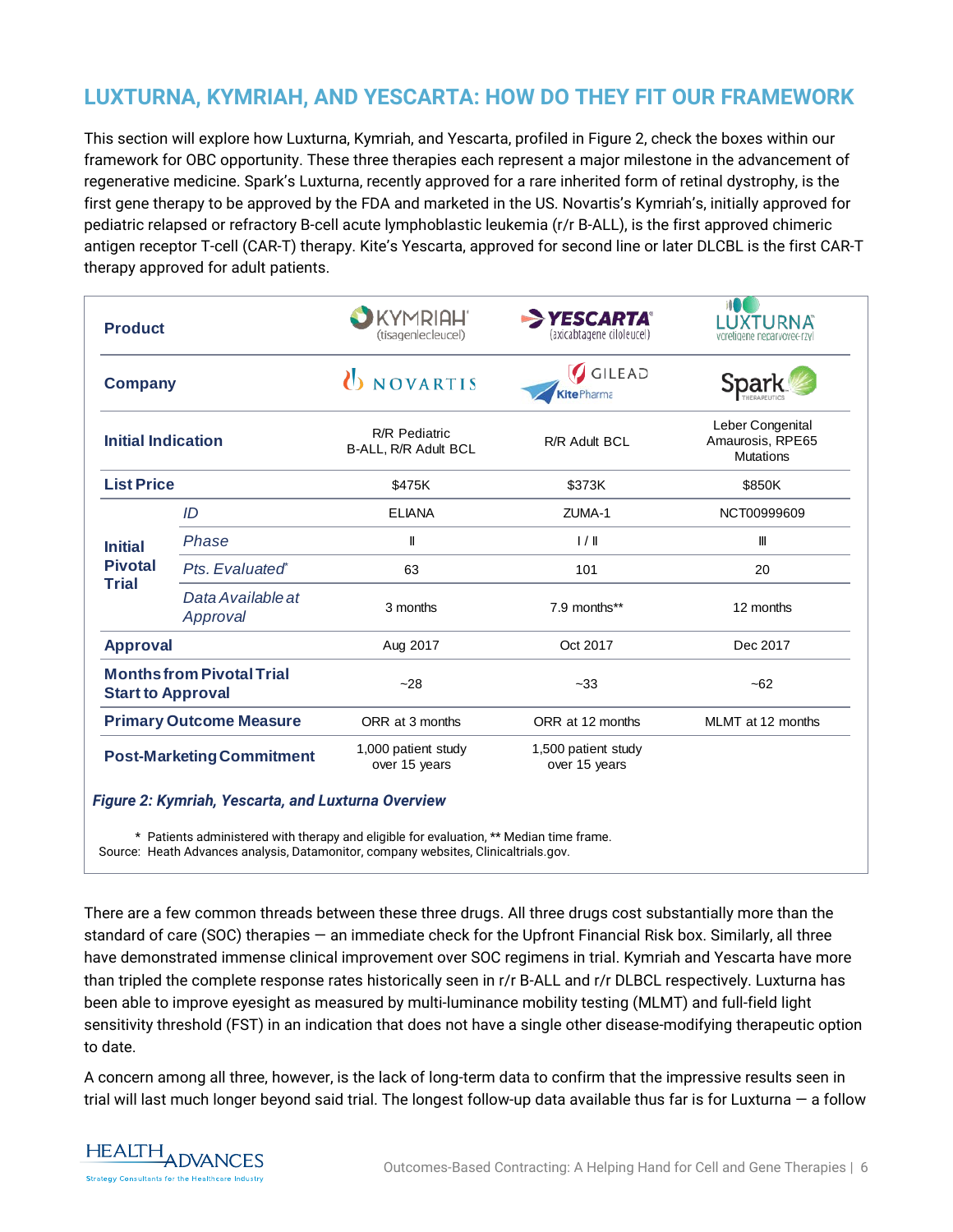up of its Phase III participants found that at 3 years post-treatment, patients maintained the benefit seen at 1 year post-treatment<sup>[xiv](#page-13-13)</sup>. Follow up data for Kymriah and Yescarta are less mature (median follow up of 13.1 months<sup>[xv](#page-13-14)</sup> and 15.4 months<sup>[xvi](#page-13-15)</sup> respectively) but positive so far. Neither trial has reached median overall survival (OS) at the time of most recent follow up. This bodes quite well for patients, given that median OS for both indications seen in other trials is a mere 6 month[svii.](#page-3-0) Information on how Luxturna, Kymriah, and Yescarta fit additional OBC opportunity criteria is summarized in Figure 3:

|                                                                                                                                                                                                 |  | KYMRIAH"<br>(tisagenlecleucel)                                                                                                                                                                                          |  | <b>YESCARTA</b> <sup>®</sup><br>(axicabtagene ciloleucel)                                                                                                                          |   | <b>LUXTURNA</b><br>voretigene neparvovec-rzyl                                                                                                                                               |
|-------------------------------------------------------------------------------------------------------------------------------------------------------------------------------------------------|--|-------------------------------------------------------------------------------------------------------------------------------------------------------------------------------------------------------------------------|--|------------------------------------------------------------------------------------------------------------------------------------------------------------------------------------|---|---------------------------------------------------------------------------------------------------------------------------------------------------------------------------------------------|
| <b>Upfront</b><br><b>Financial Risk</b>                                                                                                                                                         |  | • List Price: \$475K<br>• Annual US Pediatric ALL<br>Patients Eligible: 617<br>• Annual US DLBCL<br>Patients Eligible: 6,223<br>• Annual budget impact:<br>\$3.3B                                                       |  | • List Price: \$373K<br>• Annual US Patients<br>Eligible: 6,223 but<br>manufacturing capacity is<br>only 5K<br>• Annual budget impact:<br>\$1.9B                                   |   | • List Price: \$850K<br>• Annual US Patients<br>Eligible: 350 per year for<br>the next 5 years <sup>*</sup><br>• Annual budget impact:<br>\$298MM                                           |
| Absence of<br>Long-Term<br><b>Data</b>                                                                                                                                                          |  | • Kymriah persistence<br>detected in patients up to<br>20 months<br>• Median duration of<br>remission not yet reached<br>as of Jan 2018 data<br>release                                                                 |  | • 42% of patients still<br>responding at follow up<br>(minimum one year post-<br>infusion, median 15.4<br>months)<br>• Median OS not yet<br>reached as of Dec 2017<br>data release |   | • 3-year follow up to Phase<br>III trial found that patients<br>maintained benefit seen at<br>1-year follow up                                                                              |
| <b>Competitive</b><br><b>Market</b>                                                                                                                                                             |  | • Limited therapeutic<br>options<br>• Besides HSCT, options<br>are minimally effective or<br>transient<br>• Competes with Yescarta in<br><b>DLCBL</b>                                                                   |  | • Limited therapeutic<br>options<br>• Besides HSCT, options<br>are minimally effective or<br>transient<br>• Competes with Kymriah                                                  | X | • Luxturna is the first and<br>only approved treatment<br>for biallelic RPE65IRD                                                                                                            |
| <b>Measureable</b><br><b>Clinical Value</b>                                                                                                                                                     |  | • Response rates, and<br>definitions based on cell<br>count are clear and easily<br>measured<br>• ORR and CR rate of 83%<br>• Relapse free survival<br>probability of 75% and<br>64% at 6 and 12 months<br>respectively |  | • Response rates, and<br>definitions based on cell<br>count are clear and easily<br>measured<br>• ORR of 82%, CR rate of<br>58% vs historical CR rate<br>of $<$ 15%                |   | • MLMT score is a newer<br>endpoint designed by<br>Spark; can be retested at<br>any time<br>• 65% of intent-to-treat<br>group showed max<br>improvement in MLMT**<br>vs 0% of control group |
| Figure 3: Kymriah, Luxturna, and Yescarta OBC Opportunity<br>* ICER estimates that there are 1,750 eligible patients in the US and that treatment of these patients would be evenly distributed |  |                                                                                                                                                                                                                         |  |                                                                                                                                                                                    |   |                                                                                                                                                                                             |

- over five years, hence 350 per year.
- \*\* Patients able to pass the MLMT at the lowest tested lux level tested (1 lux) were considered to show maximal improvement.
- Note: Used annual patients eligible calculated by ICER. MLMT = multi-luminance mobility test.

Source: Health Advances analysis, Spark, Novartis, Kite Pharma press releases. Source: Heath Advances analysis, Datamonitor, company websites, Clinicaltrials.gov.

Unsurprisingly, Luxturna, Kymriah, and Yescarta hit many of the criteria for a prime OBC opportunity. One key area of divergence from our framework is the competitive market criteria. Traditionally, OBCs have been concentrated in highly competitive disease areas such as diabetes, where implementing an OBC may help set a drug apart from

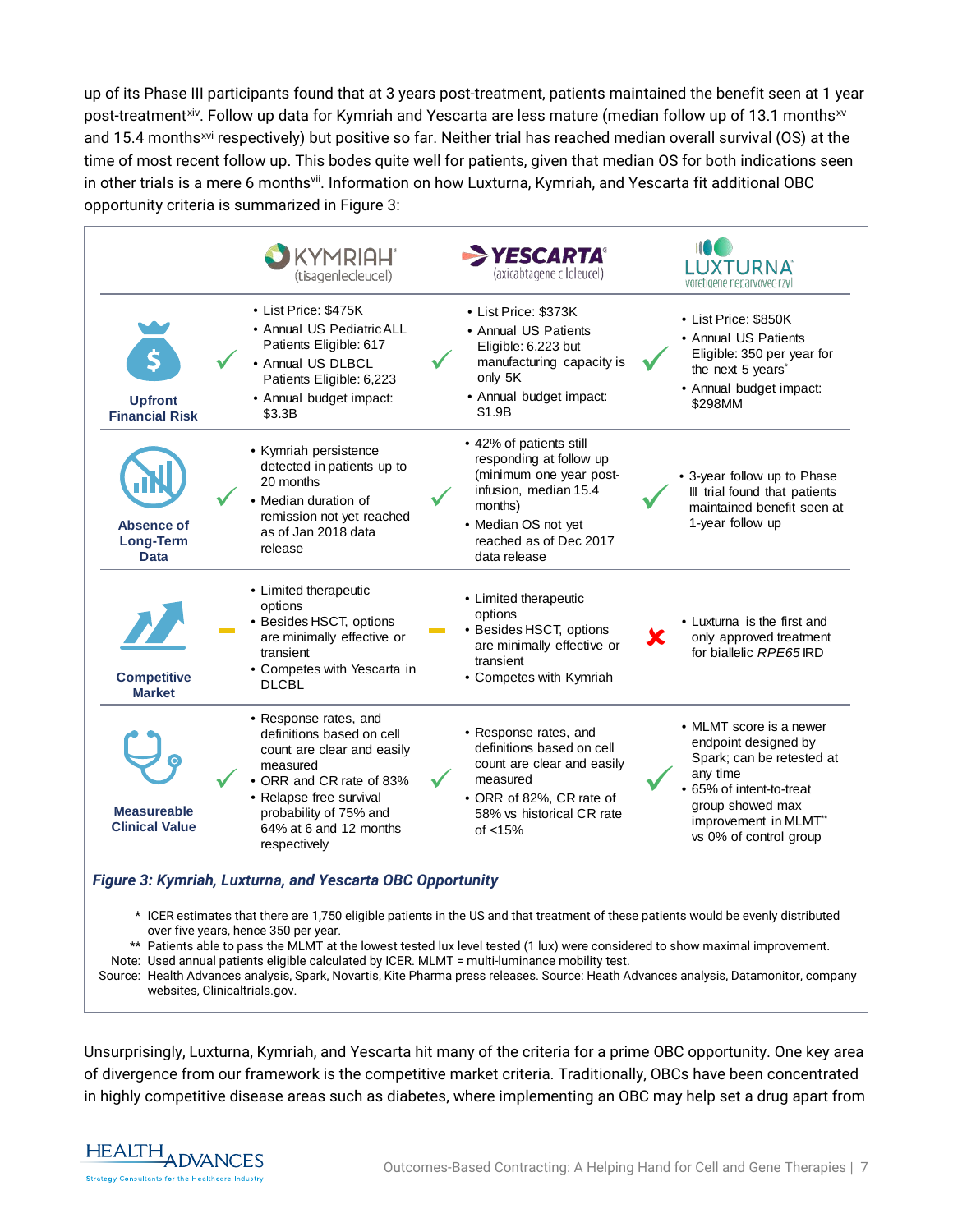a number of similar competitors. These three drugs however, all target orphan indications with few, if any effective treatment options. While Kymriah and Yescarta won lead approvals in different patient populations, the two are now head to head in third line and later DLBCL patients. This pattern of unique initial approvals with subsequent movement into overlapping indications mirrors what we are seeing in the checkpoint inhibitor space and implies that we can expect a similar competitive dynamic in the future. Furthermore, Juno and Celgene's JCAR017 looms on the horizon, meaning that we could see three high profile CAR-T products targeting the same ~6K patients estimated to become eligible each year in the US. This doesn't even include the potential competition out of China, which as of May 2018, had 237 active CAR-T clinical trials[xvii](#page-13-16), a lead over the US's 186.

So, if Yescarta checks just as many boxes in our framework criteria as Luxturna and Kymriah, why is it that Gilead/Kite does not appear to be pursuing an OBC for Yescarta? While CEO John Milligan has described Gilead as "open" to value-based pricing on a payer-by-payer basis<sup>xviii</sup>, no agreements have been announced to date, in contrast to Luxturna and Kymriah. Details for Luxturna and Kymriah's OBCs (to the extent that information is publically available) is summarized in Figure 4. One potential explanation is that this is a strategic choice. Gilead may be expecting some insurers to be hesitant about engaging in an OBC when the per[-p](#page-13-17)atient financial risk is so high. By coming in at a substantially lower list price (\$373K vs Kymriah's \$475K), Kite is positioning Yescarta as the anti-CD19 option with less uncertainty in cost. This approach may be effective in earning Yescarta preferred status in among payers less willing to engage in the activities required to negotiate and execute an OBC.

|                                   | KYMRIAH <sup>®</sup><br>(tisagenlecleucel)                                                              |                                                                                                                                                                                                                             |
|-----------------------------------|---------------------------------------------------------------------------------------------------------|-----------------------------------------------------------------------------------------------------------------------------------------------------------------------------------------------------------------------------|
| <b>Parties Involved</b>           | CMS, Treatment centers                                                                                  | Harvard Pilgrim, Express Scripts, CMS                                                                                                                                                                                       |
| <b>Assessment</b><br>Timepoint(s) | • 30 days post-treatment                                                                                | • Short-term: 30-90 days<br>• Long-term: 30 months                                                                                                                                                                          |
|                                   | Outcomes Measured • Objective response per Lugano criteria                                              | • Full-field light sensitivity threshold (FST)<br>• Baseline FST will be established prior to<br>Luxturna administration                                                                                                    |
| <b>Terms of Agreement</b>         | • Payment to CMS would occur only if patient<br>responds to Kymriah within first 30 days                | • If efficacy is not demonstrated within<br>timeframe, Spark will offer rebates up to but<br>not exceeding standard Medicaid rebate<br>• Proposal for CMS would allow payment as an<br>annuity rather than upfront lump sum |
| <b>Notes</b>                      | • CMS pilot was cancelled after backlash due to<br>Novartis's \$1.2 million payment to Michael<br>Cohen | • Agreements are for specialty pharmacies and<br>commercial payers<br>• Payment negotiation for treatment centers<br>will be left up to payers                                                                              |
|                                   | <b>Figure 4: Cell and Gene Therapy OBC Agreement Details to Date</b>                                    |                                                                                                                                                                                                                             |

Source: Health Advances analysis, FiercePharma. Informa, company press releases and websites.

And if recent sales are any indicator, this strategy may be paying off for Gilead. In the second quarter, Novartis reported \$16MM in sales of Kymriah, falling slightly below analyst expectations of \$20MM — and less than a fourth of Yescarta's \$68MM second quarter sales<sup>[xix](#page-13-18)</sup>. This is not to say that payment and pricing strategy is the

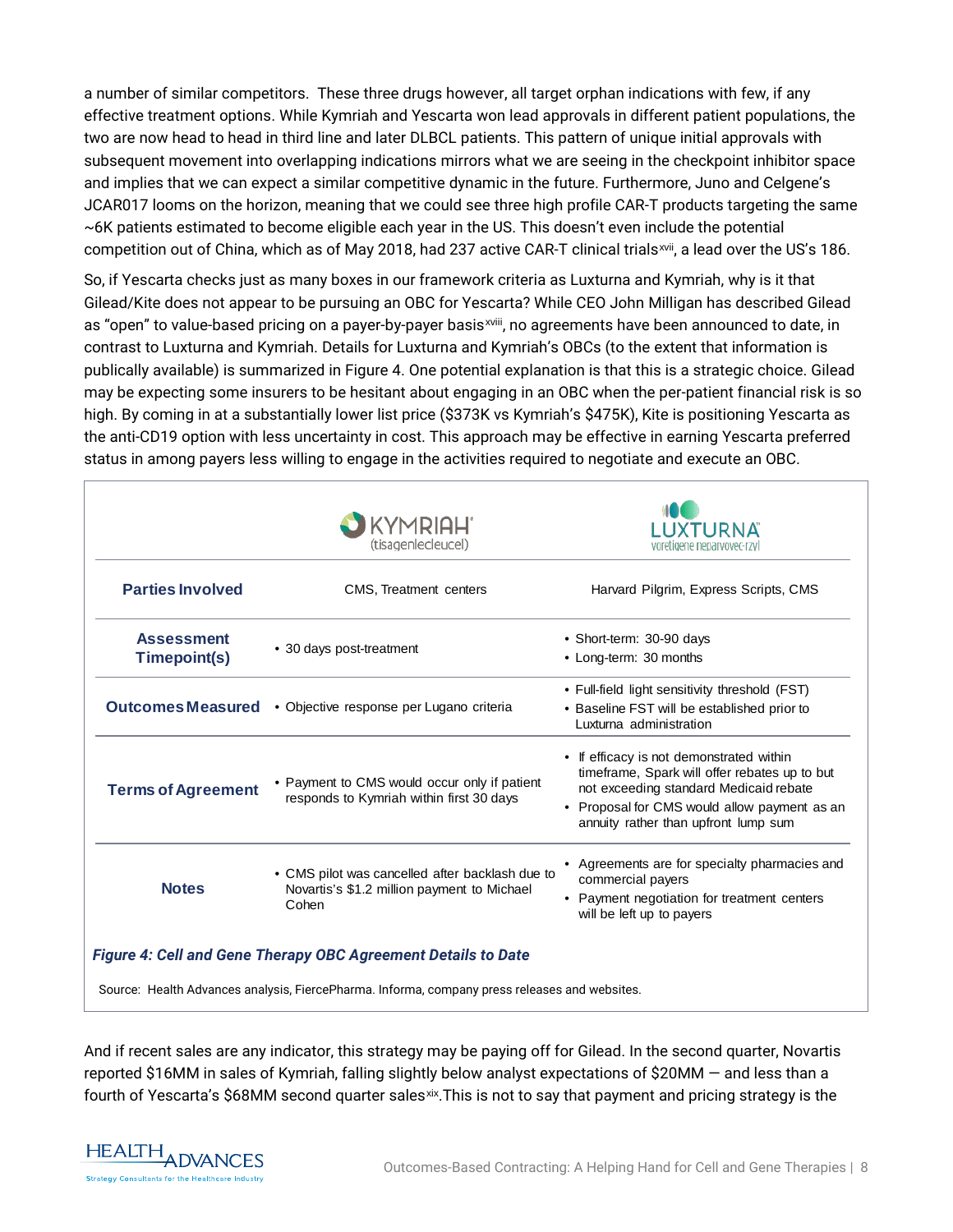only factor at play here; it is important to remember that Yescarta had a six month head start in the adult DLBCL indication. Furthermore Novartis has recently hit bumps in the road in expanding its manufacturing process to accommodate the higher dose required for adult patients that may have impacted sales $\alpha$ . Regardless, the relative success of Kymriah and Yescarta over the next few years will be a fascinating look at how receptive payers and providers are to outcomes based contracting for regenerative medicine.

# **HOW WILL THE FRAMEWORK SHIFT IN THE FUTURE?**

With the rapid evolution of the cell and gene therapy space, it is inevitable that the framework for OBCs and motivation to implement them will shift over time. While the upfront financial risk will remain a constant and central driver, we expect the relative importance of competition and absence of long-term data to shift as illustrated in Figure 5.



At the risk of stating the obvious, the driving strength of absence of long-term data will diminish as cell and gene therapy data matures and eliminates said absence. Both Kymriah and Yescarta have 1000+ patient long-term follow up studies that will track results over the next 15 years<sup>[xxi](#page-13-20) [xxii](#page-13-21)</sup> to fulfill their post marketing requirements. In addition to providing critical information on unforeseen safety issues such secondary malignancy and other risks, these follow up trials will help establish baselines for durability of response. Ten years from now we will have a much larger body of evidence to inform expectations on patient response, lowering the incentive for manufacturers to engage in OBCs.

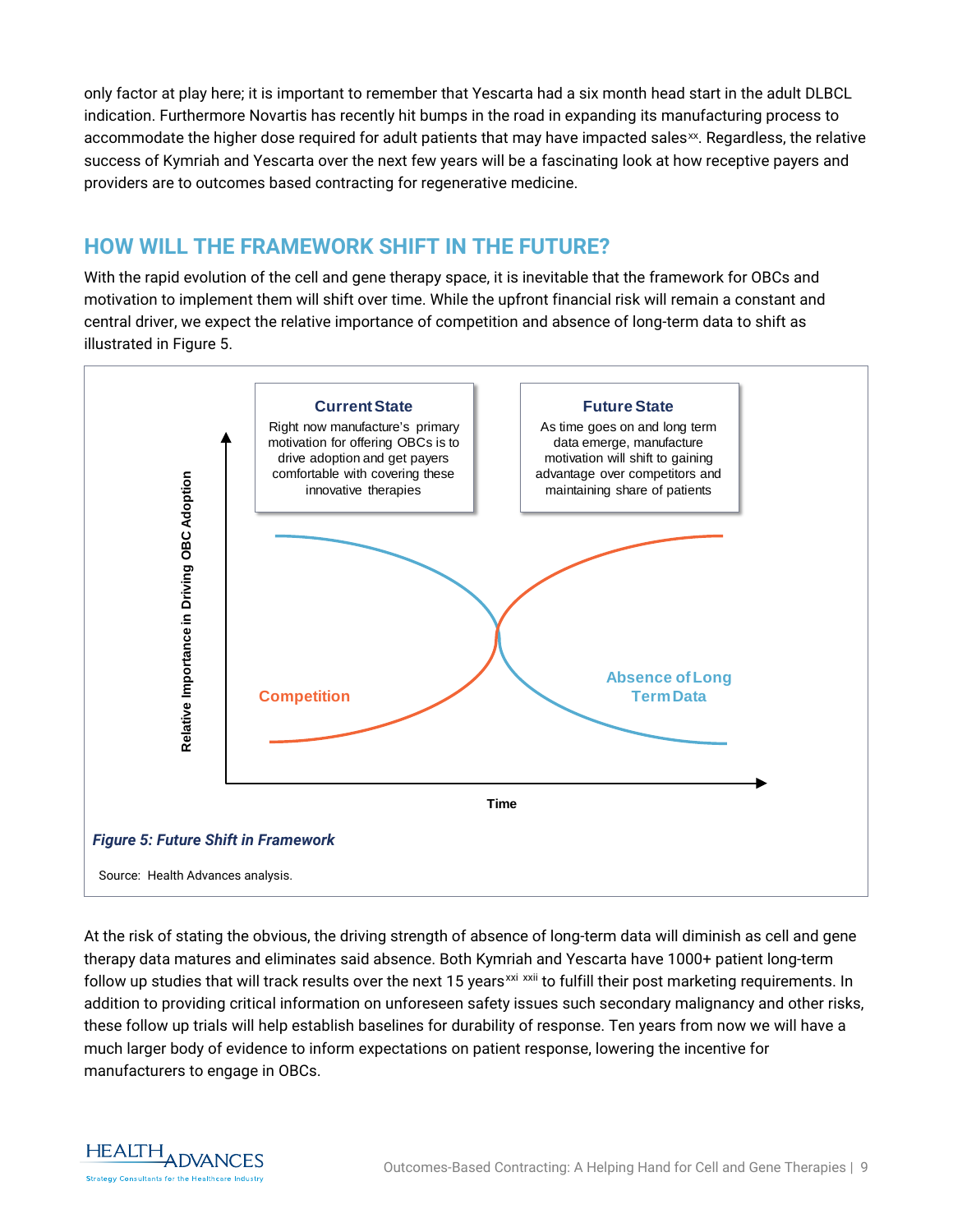In contrast, the influence of competition will rise dramatically as more cell and gene therapeutic agents make it to market. The Alliance of Regenerative Medicine estimates that there are more than 870 companies active in the cell therapy, gene therapy, and tissue engineering space, responsible for 977 clinical trials as of Q2 2018<sup>xxiii</sup> illustrated in Figure 6. More than 50% of these trials are targeting oncology indications such as lymphoma, glioblastoma, breast cancer, and more. In addition to the rise in volume, we are seeing the pace of clinical development quicken for cell and gene therapies. Figure 7 illustrates how the average time to completion for cell and gene therapy trials has steadily sunk from 7.0 to 3.1 years over the last two decades. Furthermore, the stakes of winning any individual patient will be even higher due to the single administration nature of these therapies. In more traditional models of cancer treatment, patients have the opportunity to switch therapies for a variety of reasons including lack luster response, tolerability issue, copayments, etc. With drugs like Kymriah and Yescarta, the prospect of switching therapies or re-challenging is dubious at best. This means manufacturers will have even stronger incentive to make their agent preferred (relative to competitors) among payers and providers — as the first drug a patient gets could be the only drug. Outcomes-based contracting is one tool manufacturers will use to make that happen.



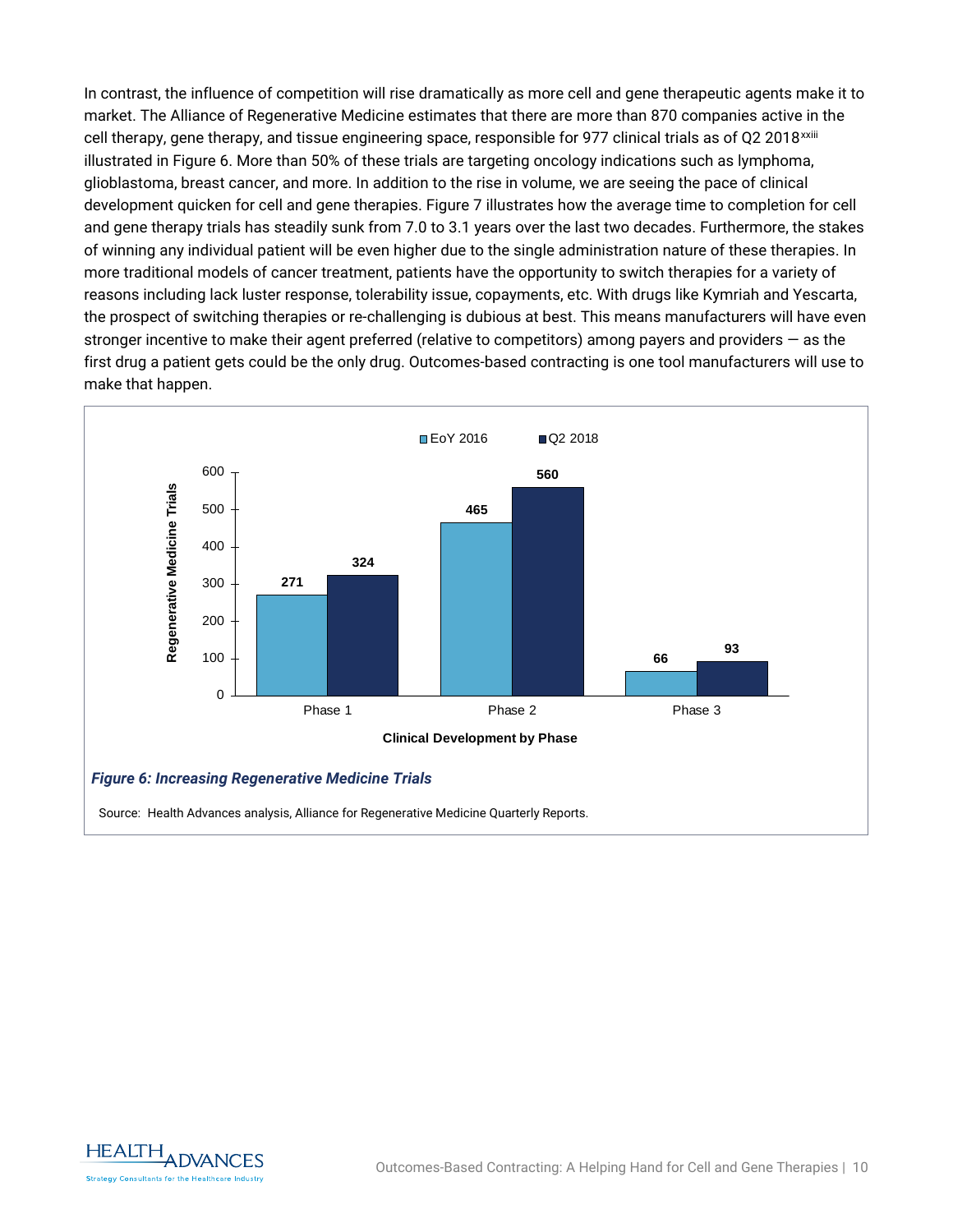

Another fascinating question is how the risk dynamic for drugmakers and payers will change over time. The traditional model of oncology drug development goes as follows: Drugmakers start by targeting the clearest path to approval, which is typically the indication or patient segment where they believe the drug is most likely to work. Once initial approval is won, manufactures use label expansion trials to move into adjacent indications broadening their base of addressable patients. Take AstraZeneca's Lynparza (olaparib) for example. Lynparza won its original approval in ovarian cancer, but only for patients with specific mutations, namely germline *BRCA1* or *BRCA2*. Eventually Lynparza was approved for ovarian cancer patients regardless of *BRCA1/2* mutation status, and for a subset of breast cancer patients. Today, AstraZeneca has trials ongoing in a variety of solid tumor types<sup>[xxiv](#page-13-22)</sup>, all of which stand to expand the number of Lynparza-eligible patients even further. These trials include prostate cancer, gastric cancer, and even notoriously difficult to treat pancreatic cancer and glioblastoma.

AstraZeneca's approach to clinical development of Lynparza is a perfectly rationale one. Even if just a small percentage of pancreatic patients benefit from the drug, a large proportion of eligible patients will likely attempt the drug since treatment options are so limited. Under traditional payment models this is to the benefit of the manufacturer — while under an OBC this is not necessarily the case. Expansion to larger, more heterogeneous patient populations where response rates will likely be lower actually increases the per patient risk to manufactures. In other words, as it becomes less likely that any individual patient will respond, it also becomes less likely that the manufacturer will receive full payment for any individual patient. This dynamic means that Novartis, Spark, and any other drugmakers engaged in OBCs looking to expand labels will have strong incentive to develop or acquire diagnostics capable of identifying likely responders.

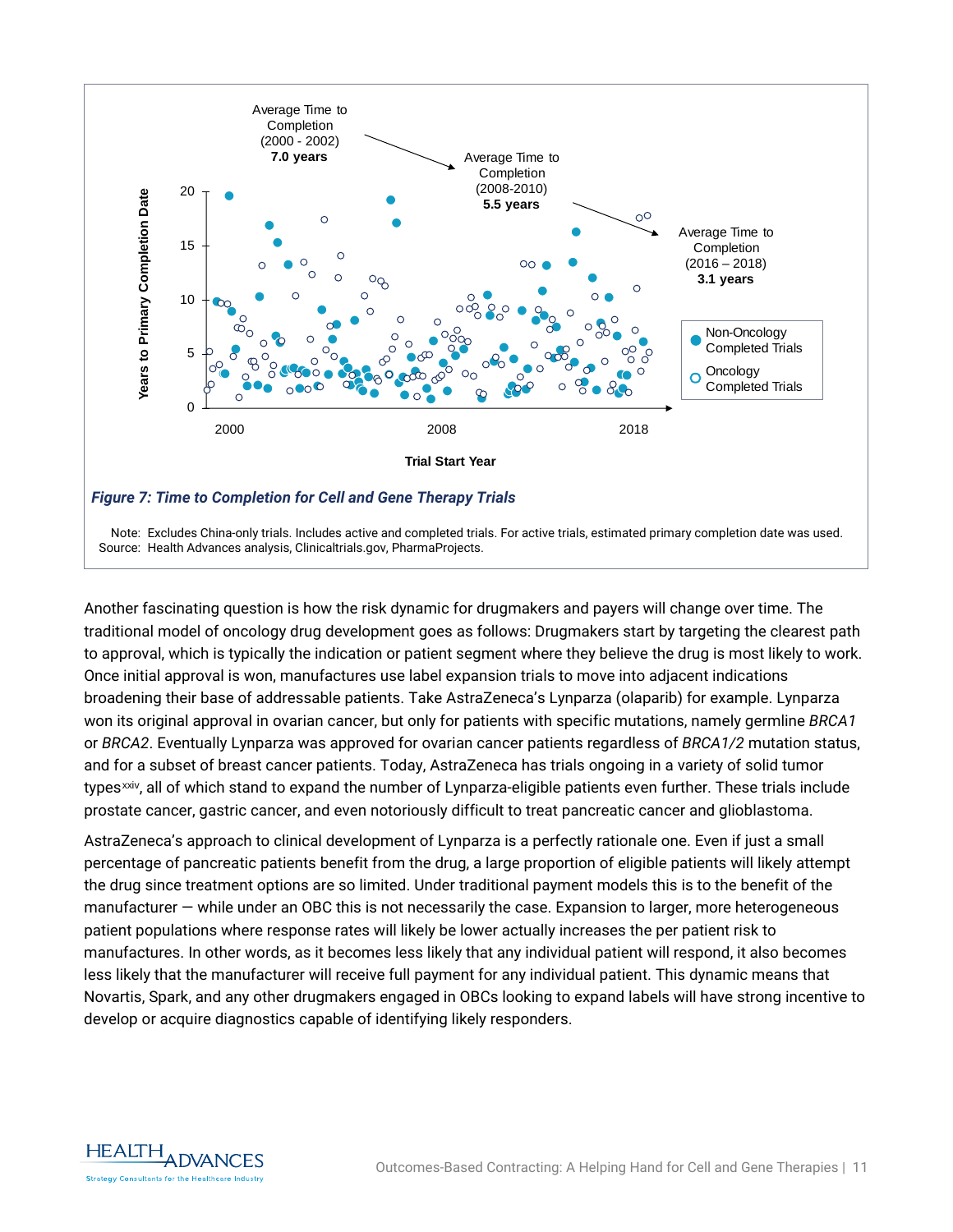# **CONCLUSION AND FUTURE OUTLOOK**

Recent success with cell and gene therapies is propelling the field faster and further than ever before. Despite the uncertainty of long-term benefits of these therapies, the pace of development continues to increase. However, this uncertainty creates financial risk for payers that are grappling with the unknown duration of efficacy of these expensive therapies.

Outcomes-based contracts aim to more evenly distribute this risk among payers and pharma manufacturers. Several players have engaged in OBCs that reimburse the payer for costs if the therapy fails. The parameters of these contracts are variable, and the industry is starting to experiment with new payment models, including monthly payments and payment linked to lifespan. These contracts, and their nuanced payment terms, will become increasingly important to product forecasts and revenue recognition.

Tracking and analyzing real-world data is the cornerstone to fulfilling the promise of OBCs. Many players are working on making real-world data useable at scale, including scrubbing, structuring, and bridging multiple sources (clinical, genomics, outcomes, and cost data). As the data industry matures, cell and gene therapy manufacturers will have the opportunity to use richer clinical and genomics data alongside companion diagnostics to better define the target patient population for each therapy. This data can also lead to better designing the terms of OBCs that will reduce financial risk while maintaining a strong position in an increasingly competitive space.

# **KEY QUESTIONS**

Many questions still remain unanswered that will lead us to a better understanding of how these therapies can reach full adoption potential. Health Advances often helps its clients think about the future of cell and gene therapy, and tackle questions like these. If they resonate with you and you would like to discuss them, please contact us.

### **Structure of OBCs**

- How will the structure and terms of an OBC sufficiently incentivize a manufacturer if their drug provides high clinical value under a growing body of evidence?
- What leverage will payers have under these scenarios?
- What is the anticipated development arc of short-term outcomes that predict long-term benefits?
- What happens when patients who received a therapy under a deferred payment outcomes-based agreement switch insurers?

#### **Pricing**

• How must pricing change to adapt to a high one-time cost across much larger target populations?

#### **Opportunities**

- Will patient registries play a larger role in tracking patients across different payers, or will other digital health tools rise to the challenge?
- What technologies (e.g., biomarker testing, predictive analytics, digital biomarkers) have a role to play in addressing these challenges?

### **Emerging Technologies**

- What technological advances are needed in patient response detection to enable wider use of OBCs?
- How will emerging real-world data sets go on to shape OBCs for cell and gene therapy

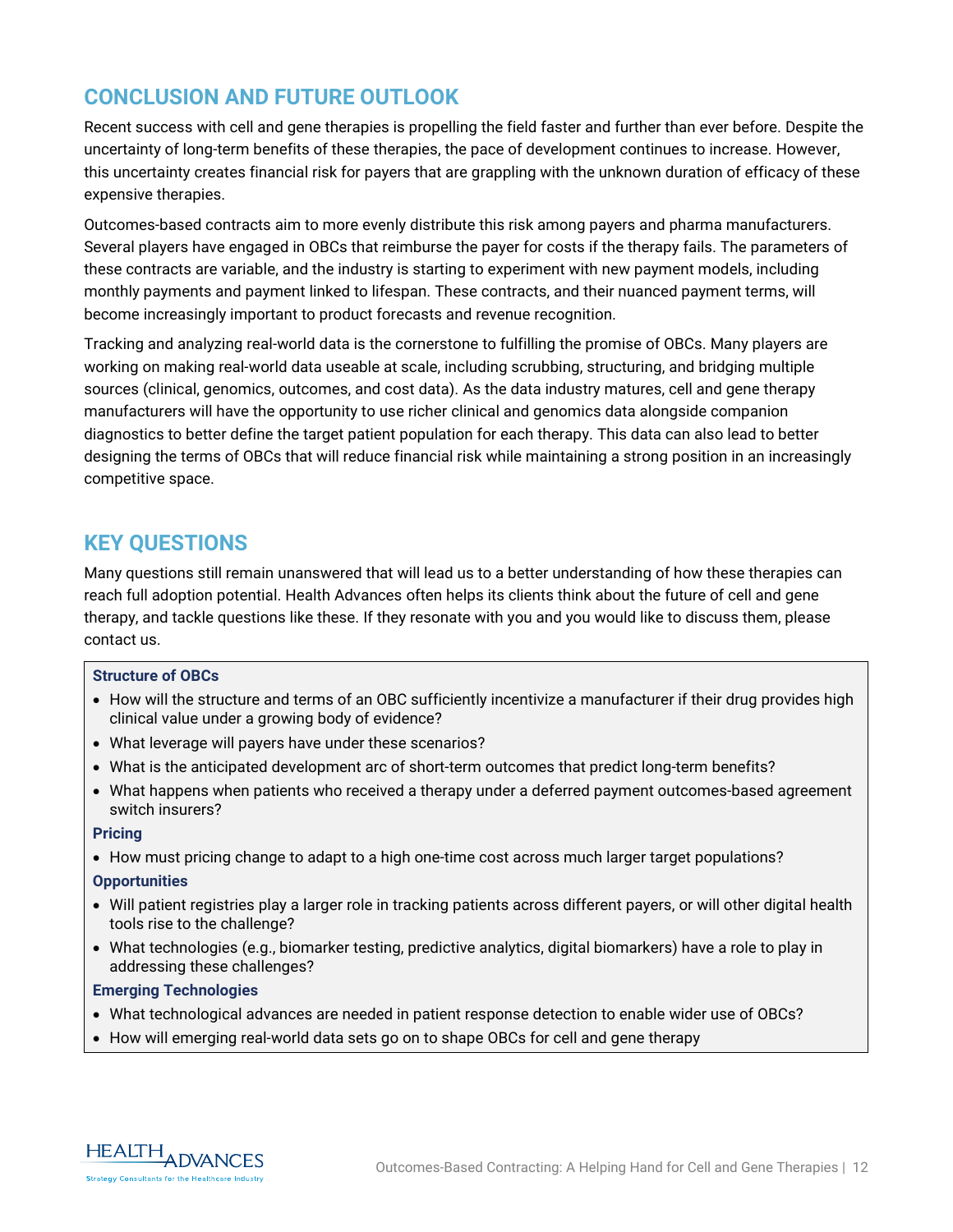### **CORRESPONDING AUTHOR**

For further discussion on the future of OBCs for cell and gene therapy and strategic implications, contact *Amanda Sani* at *[asani@healthadvances.com](mailto:asani@healthadvances.com)*

# **HEALTH ADVANCES**

601 Montgomery Street, Suite 1850 San Francisco, CA 94111 +1 415 834 0800 *[www.healthadvances.com](file://Fs01/client_development/BD_teams/BD%20BioPharma/BD%20Regen%20Med%20and%20Cell%20Therapy/OBC%20White%20Paper/www.healthadvances.com)*

Offices in San Francisco, CA, Weston, MA, and Zug, Switzerland

# **ABOUT HEALTH ADVANCES LLC**

Founded in 1992, Health Advances is a leading healthcare strategy firm advising clients in the biopharma, device, diagnostic, and health IT sectors. Industry executives and investors rely on Health Advances to advise them on their most challenging commercial decisions. For more information regarding our consulting services, visit *[www.healthadvances.com](file://Fs01/client_development/BD_teams/BD%20BioPharma/BD%20Regen%20Med%20and%20Cell%20Therapy/OBC%20White%20Paper/www.healthadvances.com)*.

# **REFERENCES**

 $\overline{a}$ 

- <sup>2</sup> Association for Accessible Medicines (2017) Generic Drug Access and Savings in the US. AAM Access Savings Report.
- <sup>3</sup> Humer (2016) Insurer Cigna and Novartis set heart-drug price based on health outcome. Reuters website.
- <sup>4</sup> Kudrin A (2012) Reimbursement challenges with cancer immunotherapies. Human Vaccines & Immunotherapies, 8(9): 1326-1334.
- <sup>5</sup> University of Washington Performance Based Risk Sharing Database accessed on September 17, 2018.
- <sup>6</sup> DataMonitor Healthcare (2018) Value-Based Reimbursement in the US 54.
- vii Institute for Clinical and Economic Review (2018) Chimeric Antigen Receptor T-Cell Therapy for B-Cell Cancers: Effectiveness and Value Evidence Report.
- viii Caffrey M (2018) Highmark Reaches Value-Based Contract for Empagliflozin, Fixed-Dose Combinations. The American Journal of Managed Care.
- ix Lecher D (2017) Prime Therapeutics Signs Outcomes-Based Contract with Novo Nordisk for Type 2 Diabetes Drug Victoza (liraglutide). PRNewswire.
- <sup>x</sup> Caffrey M (2016) Aetna, Merck Reach Value-Based Deal on Diabetes Drugs and Collaborate on Wellness. The American Journal of Managed Care.
- xi Staton T (2016) Lilly's Trulicity joins pay-for-performance trend with Harvard Pilgrim deal. FiercePharma.
- xii Townsend M (2018) The expansion of targetable biomarkers for CAR-T cell therapy. Journal of Experimental & Clinical Cancer Research
- xiii Mayor (2006) Drugs "refund" scheme proposed for England and Wales. The BMJ.
- xiv Spark Press Release (2017) Three-year Follow-up Phase 3 Data Provide Additional Information on Efficacy, Durability and Safety of Investigational LUXTURNA™ (voretigene neparvovec) in Patients with Biallelic RPE65-mediated Inherited Retinal Disease.



<sup>1</sup> Homeland Security and Governmental Affairs Minority Staff Report (2018) Manufactured Crisis: How devastating drug price increases are harming America's seniors. HSGAC Senate website.